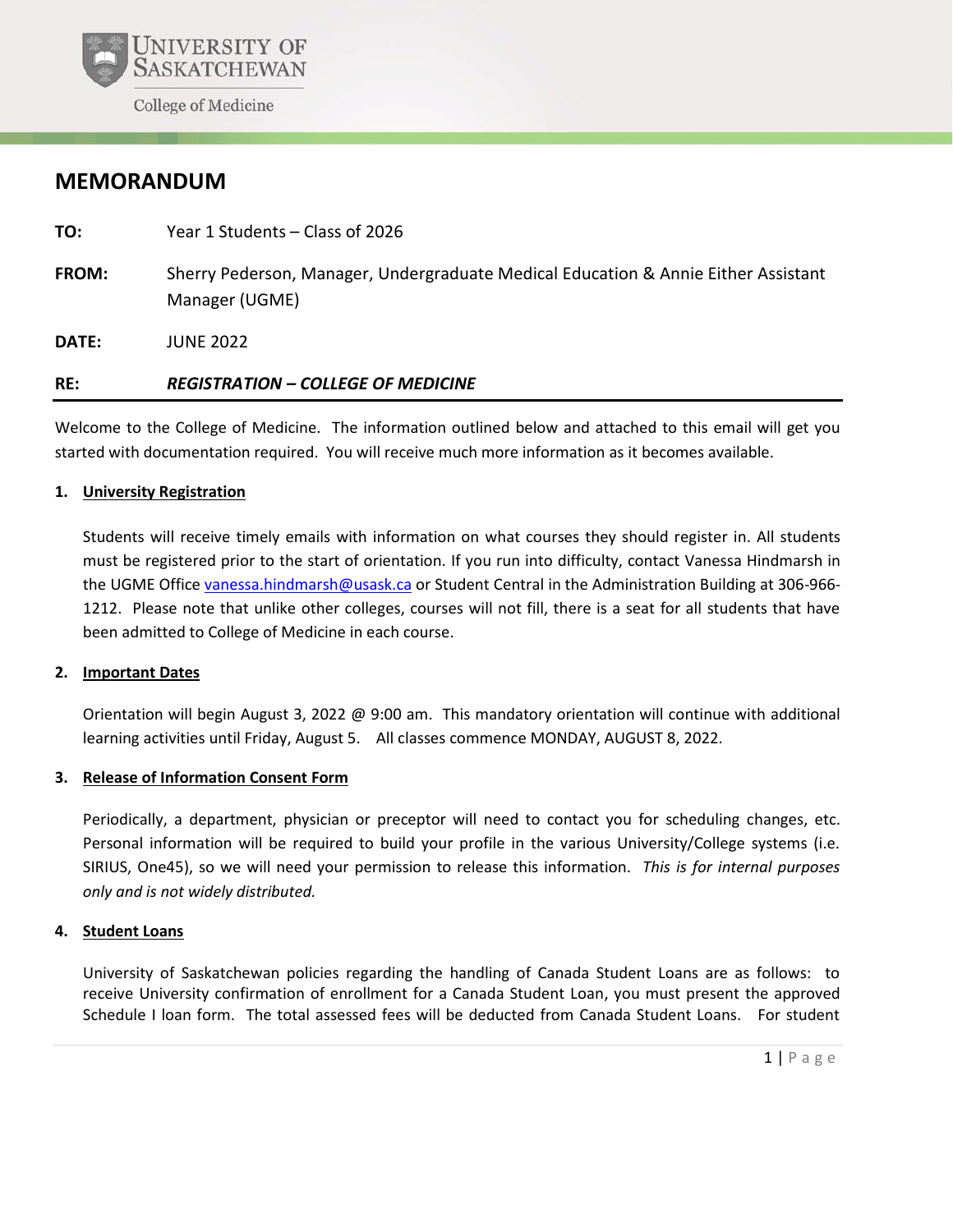

loan purposes, the number of credit units for first year is 66. If you have questions about student loans, please contact Student Central at 306-966-1212 or Email[: askus@usask.ca](mailto:askus@usask.ca)

### **5. Personal Data Sheets**

You will be sent a form through One45 titled "2022 Undergraduate Medical Student-Personal Data Sheet". We require you to fill out this form and list one emergency contact including phone number an e-mail address. Please complete this as soon as you receive it. If you are having issues or have any questions, please reach out to:

Saskatoon: Shannon Bay, [shannon.bay@usask.ca](mailto:shannon.bay@usask.ca) Regina: Sherry Lindenbach, [Sherry.Lindenbach@saskhealthauthority.ca](mailto:Sherry.Lindenbach@saskhealthauthority.ca)

#### **6. White Coat Ceremony and Fall Welcome**

The White Coat Ceremony & Fall Formal are scheduled for **SATURDAY, OCTOBER 15, 2022.** The White Coat Ceremony is a ritual that marks one's transition into the medical profession. The Fall Formal provides an opportunity to present the continuing student Undergraduate awards for the 2021/2022 academic year.

#### **7. Student Services; Office of Student Affairs**

The Office of Student Affairs (OSA) provides a safe place for current MD undergraduate students to seek support when they have academic or personal issues. The OSA provides resources and support around mental and physical health, mistreatment and discrimination, disabilities, financial concerns, career advising and mentorship. The Student Services includes Office of Student Affairs (OSA), and the Office of Career Advising and Mentorship (OCAM), and Indigenous Student Services (ISS). The Indigenous Coordinator provides personal and cultural supports for students and others as requested, and referrals to the OSA and other health related services as required.

For further information, please visit the website [https://medicine.usask.ca/students/undergraduate/wellness.php#AboutUs](https://nam12.safelinks.protection.outlook.com/?url=https%3A%2F%2Fmedicine.usask.ca%2Fstudents%2Fundergraduate%2Fwellness.php%23AboutUs&data=02%7C01%7C%7Cdc5fe4975c824507832708d7fdc3b06e%7C84df9e7fe9f640afb435aaaaaaaaaaaa%7C1%7C0%7C637256889221994582&sdata=KE5uVUD5Y3pQotlbq%2Bc6yvd2cmuSl9%2F53lUe8RyuQYw%3D&reserved=0)

## **8. Photo & Photo Consent From**

The College requires a passport style picture on a plain background, in jpg or tiff format. The image will be used for ID badges, so they must be exactly as instructed. The minimum size would be 900 x 1200 pixels, normal cell phone camera quality will work. Photo of face and upper torso, shot straight on, smiling is encouraged with a plain or colored background.